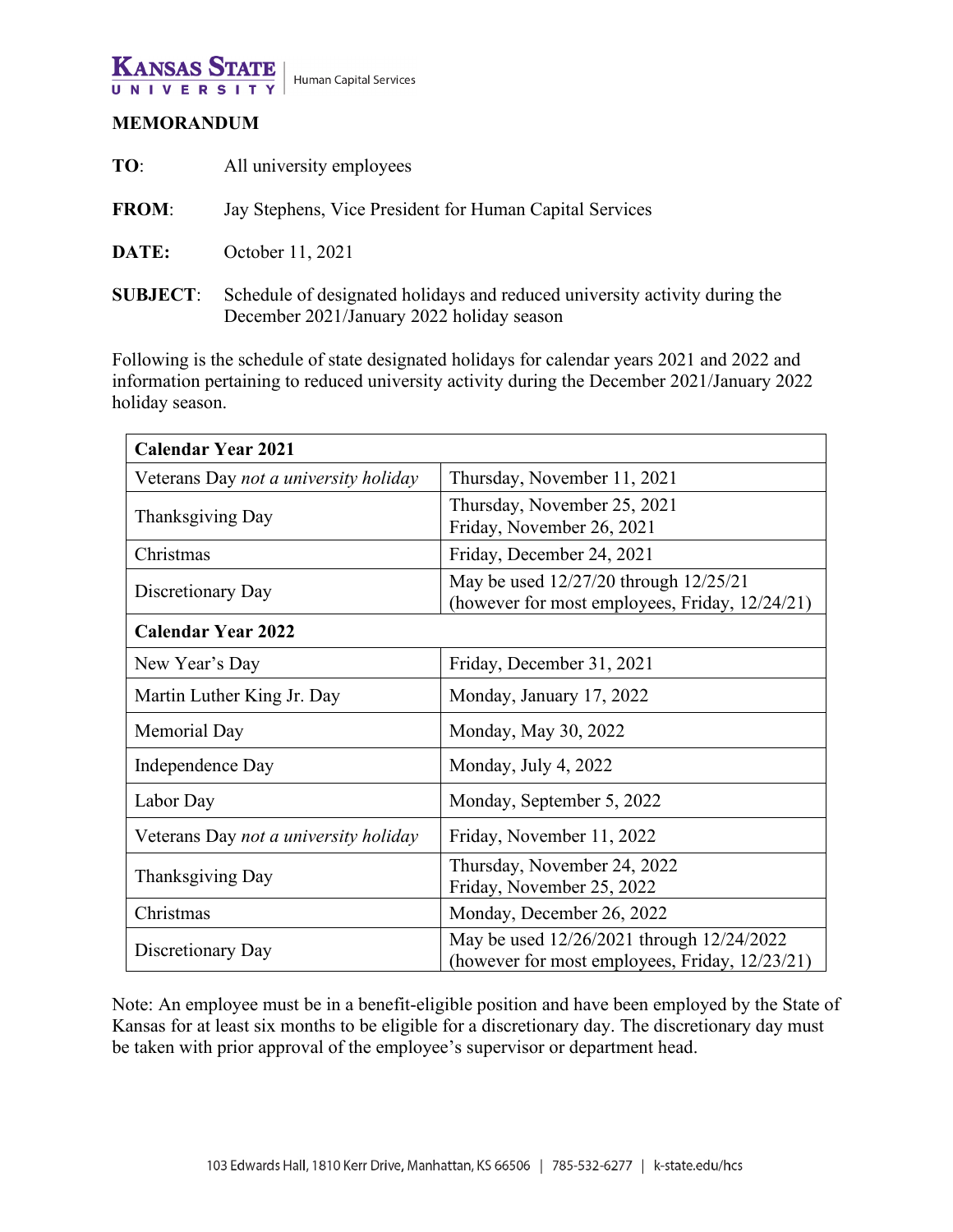

## **Veterans Day**

The university will remain open and scheduled classes will be in session on Veterans Day, Friday, November 11, 2022. Only those employees required to conduct necessary business should be requested to work. Non-exempt employees who work shall be compensated at one and one-half times (of either compensatory time or pay). Exempt staff who work will be given equivalent time off at a later date. All other holidays listed apply to university employees and all university buildings and offices are scheduled to be closed.

## **Reduced university activity during the December 2021/January 2022 holiday season**

The university will reduce activity Friday, December 24, 2021 through Friday, December 31, 2021, and will re-open for normal operation on Monday, January 3, 2022. Normal workdays affected will be December 27, 28, 29 and 30. The university will close during this period.

The University Police Department will keep a normal schedule. Other areas such as the Division of Facilities, Information Technology Services, the Office of Research Development, and the K-State Student Union will provide basic services required to support the university's teaching, research and service missions.

Additional information regarding the period of reduced activity, including guidelines for leave utilization and plans for mail delivery, will be distributed in November. Please let us know if you have any questions or comments.

## **USE OF LEAVE DURING WEEK OFF WITH PAY DEC. 27-30**

Officially observed state holidays during the holiday period are December 24 and December 31. The normal workdays affected during this period of campus closure are Dec. 27, 28, 29 and 30.

The university is giving most exempt and non-exempt employees the week of Dec. 27-30 off with pay, so employees will not have to use leave — whether vacation, compensatory, leave without pay, etc. — to cover this period. Excluded are nine-month employees, who are paid regardless during this time.

If qualified employees can't take the week of Dec. 27-30 because of work duties, they may take the week of Dec. 20-23 off with pay.

Questions about employee leave should be directed to Human Capital Services at 785-532-6277 or  $hr@$ ksu.edu.

## **PAYROLL PROCESSING**

Human Capital Services will be closed during the holiday break. Monday, Dec. 27, is the final day to enter time and leave and payroll funding for the pay period Dec. 12-25. Preliminary pay calculations will run at 11 a.m. Tuesday, Dec. 28. All time and leave information must be completed prior to this preliminary pay calculation.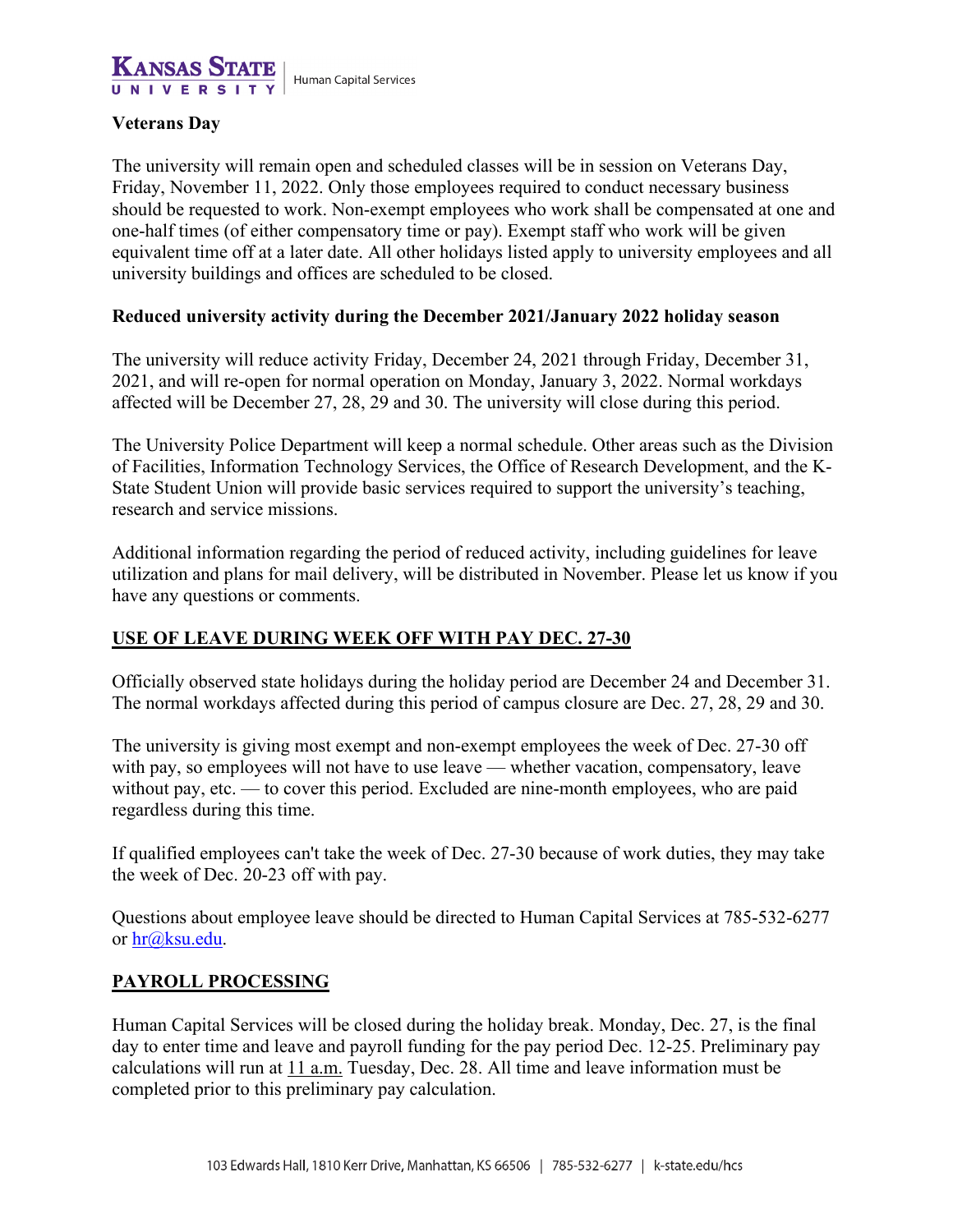

## **TERM GRADES**

Faculty/staff should refer to [k-state.edu/ksis/faqs/faqGrading.html.](https://www.k-state.edu/ksis/faqs/faqGrading.html) All term grades for fall 2021 are due in KSIS by 5 p.m. CST Tuesday, Dec. 21. Students will be able to view grades in KSIS on Wednesday, Dec. 22. Additional information is available via the [academic calendar.](https://www.k-state.edu/registrar/calendar/)

## **SERVICES DURING THE HOLIDAY PERIOD**

**Facilities:** Limited services will be available Dec. 27-30. In the event of an emergency, contact the K-State Police Department at 785-532-6412. On-call technicians will be notified to respond to the emergency. Non-emergency requests may be emailed to  $FacCustomerService@k-state.edu$ or submitted via the electronic service request, which can be found at [k-state.edu/facilities.](https://www.k-state.edu/facilities)

#### **K-State Libraries:** [lib.k-state.edu/hale-hours](https://www.lib.k-state.edu/hale-hours)

Lafene Health Center: Lafene will close at 5 p.m. Thursday, Dec. 23, and reopen on Monday, Jan. 3, 2022.

**Information Technology Services:** [k-state.edu/its/helpdesk/hours.html](http://www.k-state.edu/its/helpdesk/hours.html)

**K-State Student Union:** <http://union.k-state.edu/about/building-hours>

**University Police:** Essential services will be provided during the entire holiday period.

**Vice President for Research:** The following offices will be closed during the holiday break: Office of the Vice President for Research, Kansas State University Innovation Partners, Office of Research Development\*, PreAward Services\*, Biotechnology Core Laboratory\*\*, and University Research Compliance Office\*\*\*.

\*If you have a proposal submission deadline during this period and you anticipate that you will be unable to finalize the required materials for submission prior to the holiday break, contact PreAward Services at [research@k-state.edu](http://research@k-state.edu) or the Office of Research Development at  $\text{ord@k-}$ [state.edu](http://ord@k-state.edu) before Monday, Dec. 20. Arrangements can be made to have adequate staffing available to meet your proposal submission needs. Emails may also be sent to Beth Montelone at [bethmont@k-state.edu](mailto:bethmont@k-state.edu) or Paul Lowe at [plowe@k-state.edu.](mailto:plowe@k-state.edu)

\*\*The Biotechnology Core Laboratory will be monitoring email if you need to place orders for oligonucleotides during this time.

\*\*\*University Research Compliance office will be monitoring email at  $\overline{\text{comply}}(\partial k\text{-state.edu})$ during the holiday break.

The following offices will remain open during the holiday break except for officially observed state holidays: Biosecurity Research Institute, Comparative Medicine Group, Electronics Design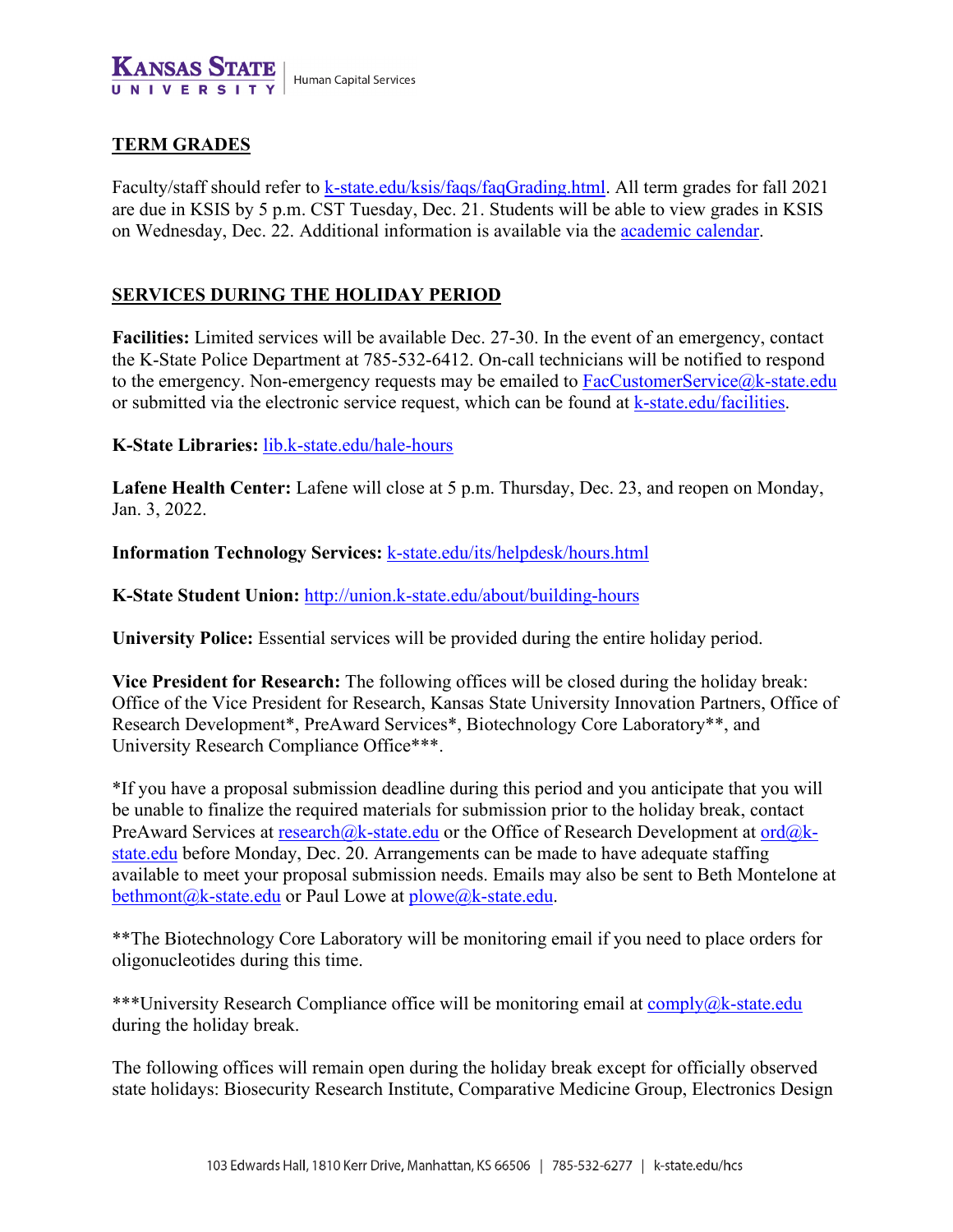#### **KANSAS STATE** Human Capital Services UNIVERSIT

Laboratory, and National Agricultural Biosecurity Center. Offices may have limited staff during the holiday break.

## **BUILDING ACCESS**

Buildings will be unlocked/locked on the same schedule as on record with Facilities Customer Service. We need to consider safety and security during the period when there is reduced physical presence in buildings following the end of the fall semester and through the start of the spring semester. If unit heads, deans and vice presidents choose to adjust the hours the buildings are open, please do so by completing the [Request for a Standing Building Order](https://www.k-state.edu/facilities/request/forms/Request-Standing-Building-Order.pdf) **by Friday, Nov.**  19, and sending it to **rooms@k-state.edu**. If multiple units are in a building, unit heads should coordinate and submit one request for a change to building hours.

# **HOLIDAY MAIL SERVICE**

**Mail Delivery by Facilities Central Mail Services:** Please complete the Mail Delivery Requirements form (below) and return it to Central Mail Services by Monday, Dec. 6, to let us know whether someone from your department will be picking up your departmental mail during the holiday break or if you want it to be held in Central Mail Services. Mail held at Central Mail Services will be delivered to buildings by campus carriers on Monday, Jan. 3, 2022. Mail sorting and delivery within the building is the responsibility of the building users.

**Central Mail Services:** Normal operations will be conducted until 2 p.m. Thursday, Dec. 23. All outgoing mail will be collected, processed and dispatched to USPS, UPS, FedEx and DHL by the end of the business day. No building pickup or delivery service will be available from Dec. 24- 31. Normal operations resume on Jan. 3, 2022. Department representatives can stop by Central Mail Services, 127 Dykstra Hall, from 11 a.m. to noon Dec. 27-30 to pick up campus mail and/or to drop off outgoing mail to be metered.

No mail pickup or delivery by campus carriers will occur during the holiday period; therefore, any mail sent by campus mail on Dec. 23 will not be delivered until Jan. 3, 2022.

**Contract Postal Unit:** The holiday hours for the Contract Postal Unit at 113 Dykstra Hall will be 11 a.m. to 2 p.m. Monday, Dec. 20, 2021, through Thursday, Dec. 23. The Contract Postal Unit will close on Friday, Dec. 24, and will reopen on Monday, Jan. 3, 2022.

If you have any questions about holiday mail service, please contact Loleta Sump, facilities customer service director, at 785-532-1718; Anne Murphy, support services manager, at 785- 532-1735; or Bridgett Henry, Central Mail operations supervisor, at 785-532-7751.

Thank you for your cooperation. Have a wonderful holiday season!